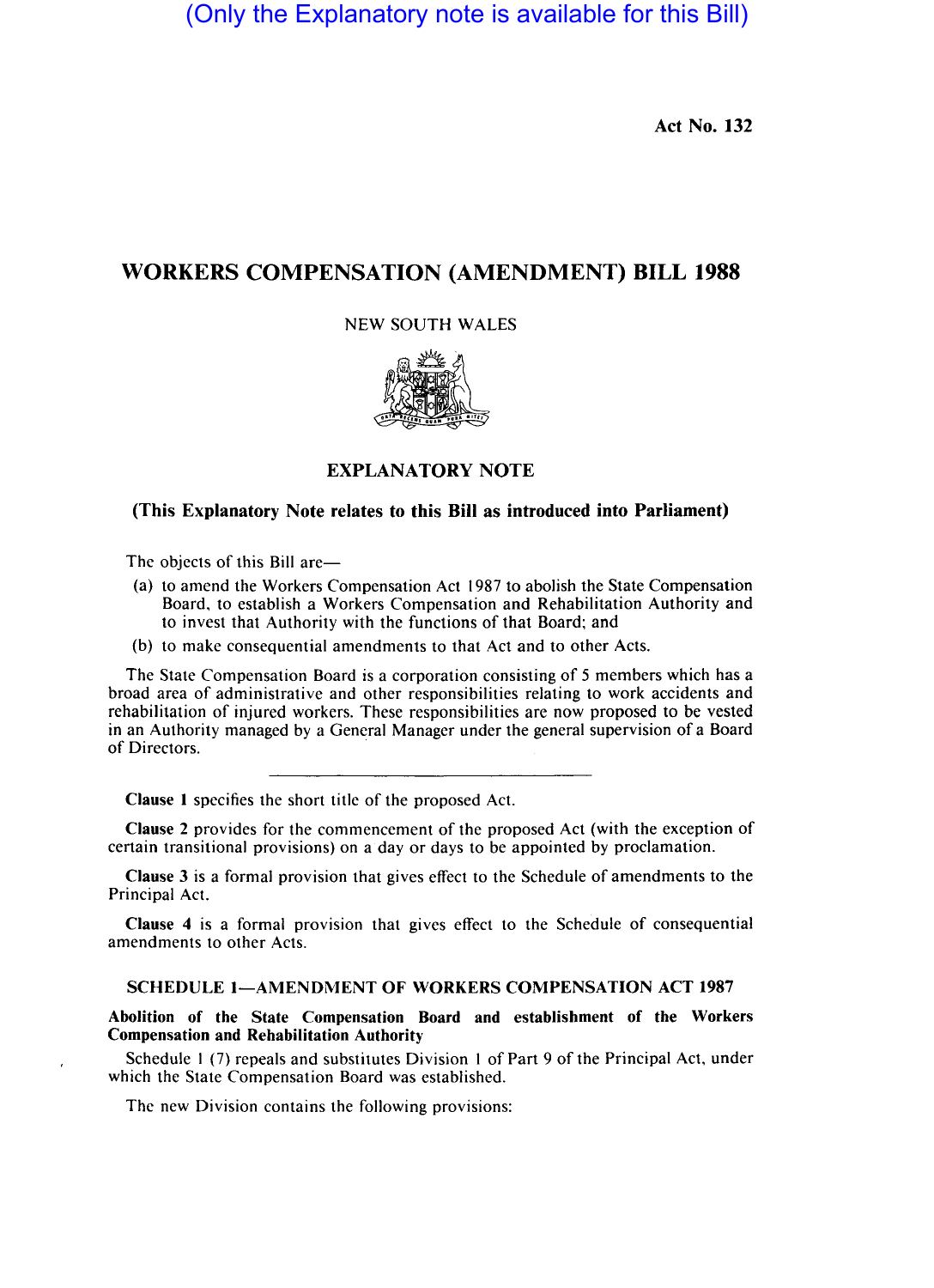- Proposed section 248 constitutes the Authority. It is a corporate statutory body representing the Crown.
- Proposed section 249 constitutes a Board of Directors of the Authority, consisting of the General Manager of the Authority and 6 part-time directors appointed by the Governor on the recommendation of the Minister.
- Proposed section 250 describes the function of the Board as being that of determining the policies of the Authority.
- Proposed section 251 provides for the appointment of a General Manager and 2 Deputy General Managers of the Authority, all of whom are to be statutory officers.
- Proposed section 252 describes the functions of the executive officers appointed under proposed section 251. The General Manager is to manage and control the affairs of the Authority in accordance with policies determined by the Board. The Deputy General Managers are to share in this responsibility to an extent determined by the General Manager in accordance with any relevant directions of the Board.
- Proposed section 253 provides that the General Manager of the Authority and the Board are, in the exercise of their respective functions, subject to the control and direction of the Minister.
- Proposed section 253A provides for the appointment of permanent and other staff of the Authority and for other contracted assistants.

### Transfer of functions of Board to Authority

Schedule I (I) omits the word "Board" wherever occurring in the Principal Act at present and substitutes the word "Authority". The effect of this is to transfer to the new Authority the functions of the State Compensation Board.

# Insurance Premiums Committee

The Insurance Premiums Committee established by section 165 of the Principal Act consists of the members of the State Compensation Board and a nominee of the Minister. Schedule I (5) amends the section to reconstitute the Committee, which will consist of the members of the new Board of Directors and a Ministerial nominee.

#### Independence of the Authority

Schedule 1 (9) repeals section 255 of the Principal Act. The section, which currently provides for certain arrangements (enforceable at the direction of the Minister) to be made for the integration of the functions of the State Compensation Board and the Department of Industrial Relations and Employment, is not to apply to the new Authority.

### Delegation of functions

Schedule 1 (12) repeals and substitutes section 262 of the Principal Act, which currently provides for the delegation, by the State Compensation Board and its Chief Executive Officer, of their respective functions. The new section provides for delegation (and in some circumstances sub-delegation) of the functions of the Authority.

### Provisions relating to the members and procedure of the Board of Directors and the executive officers of the Authority

Schedule I (16) repeals and substitutes Schedules 3 and 4 to the Principal Act, which currently relate to the members and procedure of the State Compensation Board. The new Schedules 3 and 4 deal with the directors and procedure of the Board of Directors and the executive officers of the Authority.